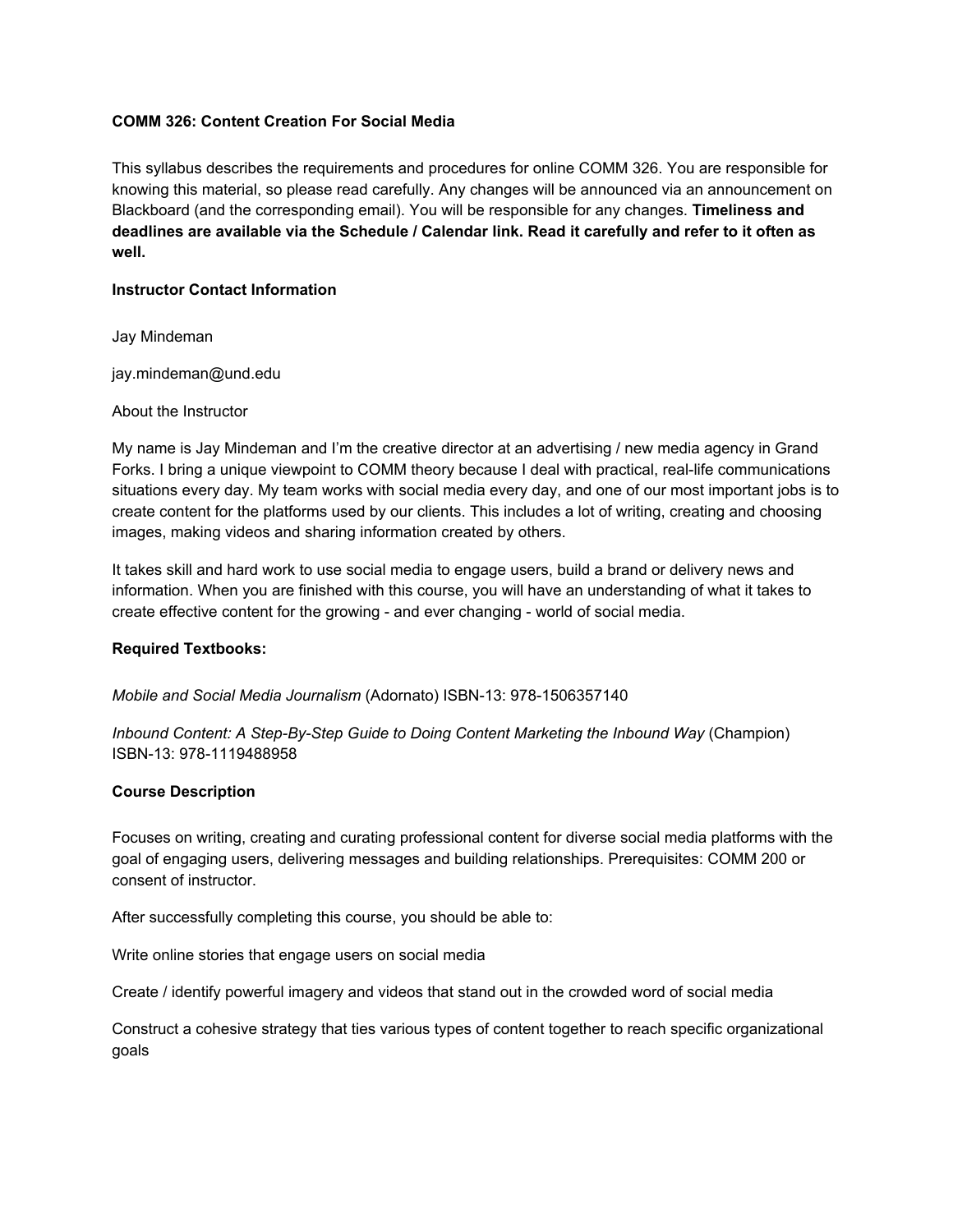## **Course Overview**

The course itself will involve three overarching elements: Course Materials (textbooks and lectures), Questions and Creating Content.

Course Materials - Read the indicated chapters in the text(s), along with any supplemental online materials. Watch the associated lecture(s) and take notes. Note that not all videos include closed captioning or accurate closed captioning.

Note: materials assigned for these assignments will also provide the questions for the midterm exam.

**Questions -** You will be assigned one or two essay questions in each Lesson. Your answers to these questions should include both cited content from the course materials and your own thoughts regarding the topic presented. Make it clear that you have read and understood the assigned content. Your answers should be one page long (12 pt type, double spaced). This part of each Lesson will be worth 10 points.

**Creating Content -** finally, you will be creating and posting your own content for each Lesson based on instructions I provide (see Required Social Media and How You Will Use Them below). I will point you toward a topic that relates to the Lesson's overall theme (which will in itself be related to the textbook, lecture etc.). I will also provide you with a goal, but will leave the specifics up to you. You will need to provide me with a screenshot of the social media post along with a link to the Blogger entry containing the rest of the content (when there is additional content, which will happen often). Double check your work to ensure that it is professional, free of typos and grammar issues and easy for me to read. This part of each Lesson will also be worth 10 points.

# **All assignments must be turned in via Blackboard.**

# **Required Social Media Accounts and How You Will Use Them**

This is a social media course, and to really experience this powerful new(ish) media paradigm, you're going to need to participate in it. You will be required to have the following social media profiles: Facebook, Twitter, Instagram. You will also need to have a Blogger account and an account on Youtube. These are all free and you don't need to use them for anything other than this course. This means that if you wish to create profiles specifically for this course in addition to your own personal account on any given social media, feel free to do so. You could then close these accounts once the course is complete (hint - if you are creating temporary accounts, you will need a temporary email address for them).

This is how your social media accounts will be used: As part of each Lesson, you will make a post (based on some instructions from me). You will then take a screenshot / printscreen of that post and paste it into the document that contains your essay question answer. Also, include links to any additional content on your Blogger blog or Youtube page (these are the only two kinds of links I will allow).

### You can get some advice on screen shots here for Windows

[\(http://windows.microsoft.com/en-us/windows/take-screen-capture-print-screen#take-screen-capture-print](http://windows.microsoft.com/en-us/windows/take-screen-capture-print-screen#take-screen-capture-print-screen=windows-8) [-screen=windows-8](http://windows.microsoft.com/en-us/windows/take-screen-capture-print-screen#take-screen-capture-print-screen=windows-8)) and here for Mac [\(https://support.apple.com/en-us/HT201361\)](https://support.apple.com/en-us/HT201361).

It would be fairly simple for you to use your existing accounts to post for this class, take a screenshot, then delete the post before anybody really noticed. It's also worth noting that you will not need to become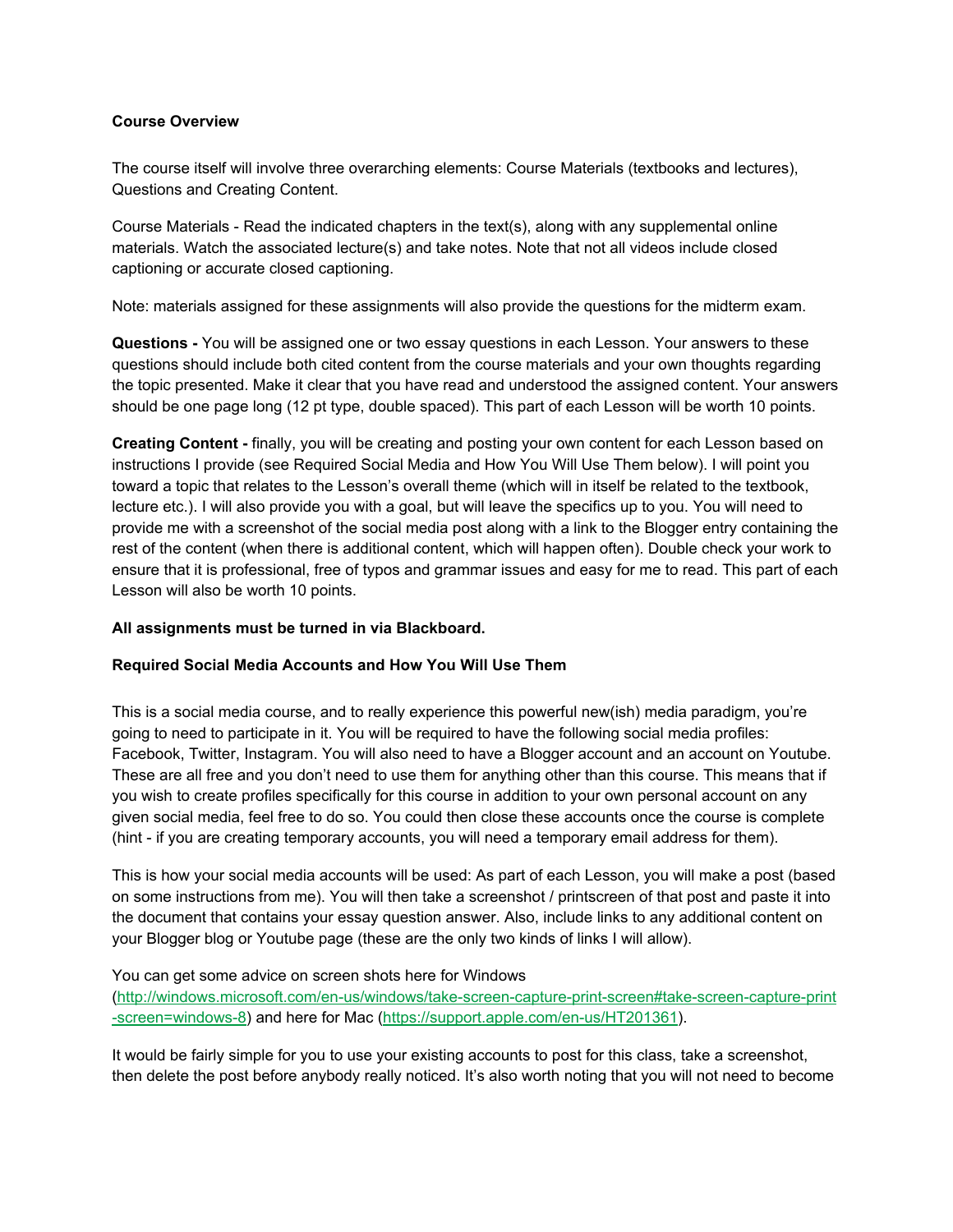"friends" with me or the university on any of these social media - I just want you to get practice using the real thing - and have proof that you did (via screenshot).

Required Devices - You will also be required to take digital photos and create some basic videos for this course. A modern smartphone will be able to handle the requirements for this course quite handily. If you don't have one, or aren't' familiar with how they work, you will need to do some homework and find other technology options. This course assumes that you can take digital photos (and submit them) and record video (along with simple editing if necessary) with sound. Need help setting up your social media accounts? Click on this course's "Tools" link and then select Hoonuit.

# **Technical Requirements / Assistance**

For technical assistance, please contact UND Tech Support at [https://und.teamdynamix.com/TDClient/KB/ArticleDet?ID=60552.](https://und.teamdynamix.com/TDClient/KB/ArticleDet?ID=60552)

Most of you will use Microsoft Word to complete assignments (though you can use another word processing program if you prefer). All students are expected to use their official UND email address for any and all communication regarding this course. This **technical support [webpage](https://und.edu/uit/email.html) contains information** on your UND email address. It also describes how you can obtain a free version of Microsoft Office.

# **Minimum Technical Skills Needed:**

In order to succeed in this course, at a minimum, you should be able to:

- Navigate in and use basic Blackboard functions
- Create, save, and upload/attach electronic documents
- Create and utilize various social media accounts (listed above)
- Take screenshots and import them into documents
- Take basic digital photos
- Record basic digital video and upload it to Youtube

# **Access And Navigation**

Access and Log in Information

This course was developed and will be facilitated utilizing Blackboard. To get started with the course, please go to: [http://blackboard.und.edu](http://blackboard.und.edu/). You will need your NDUS.Identifier, Username and Password to log in to the course. If you do not know your NDUS Identifier or have forgotten your password, please go to: <http://www1.und.edu/uit/ndus.cfm>

# Blackboard / Resources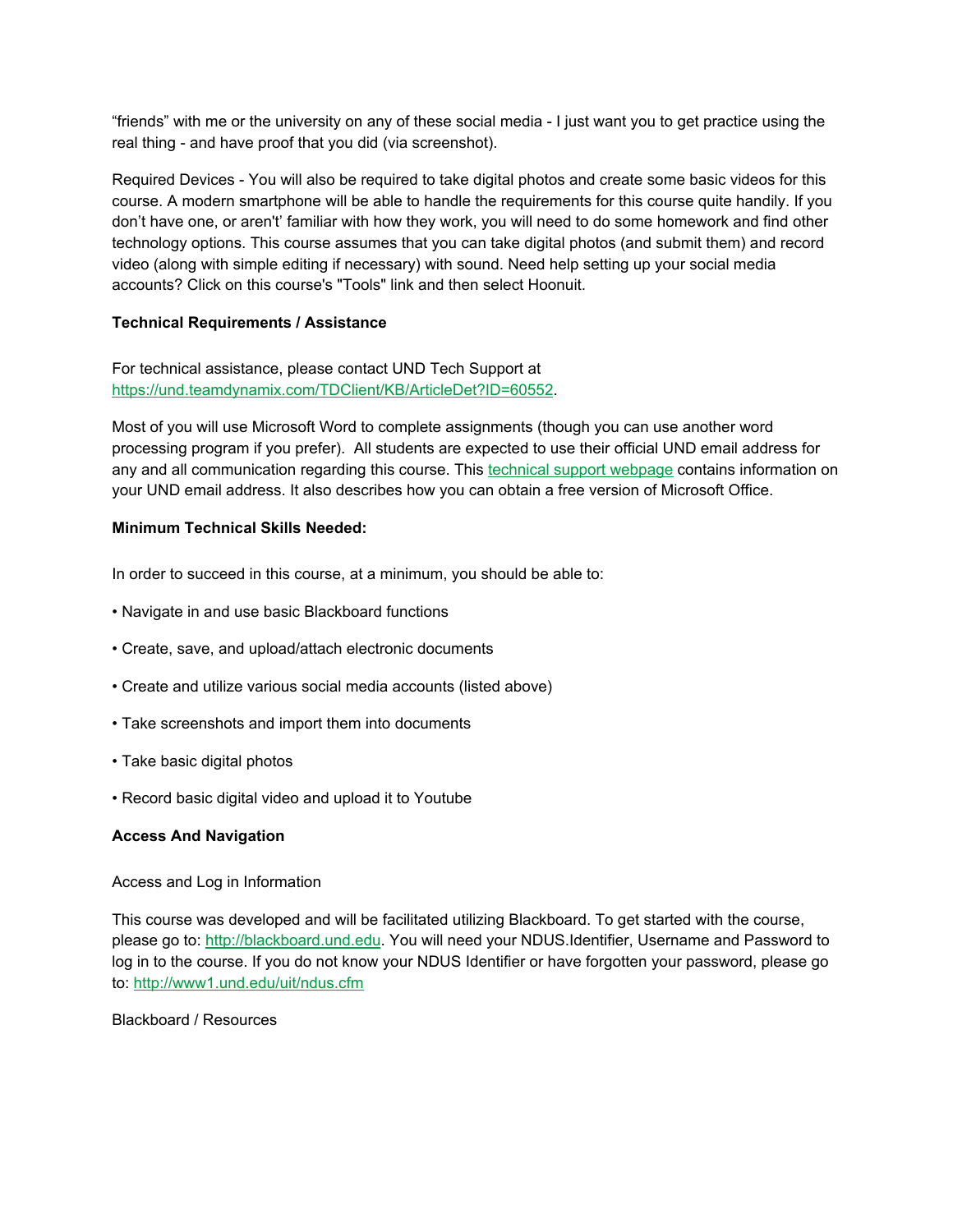The course is organized into 12 Lessons. Each Lesson will require you to complete the assigned reading, view the assigned lecture (via YuJa) and complete the assigned work (directions are unique to each Lesson).

Important links to look for on Blackboard:

Lessons - click on this link to find and complete each Lesson

### **Course Requirements**

The student will access and follow all course instructions found in the Lesson area of the Blackboard course.]

The student will view / listen to all online lectures provided in the individual Lesson folders.

The student will turn in the work assigned with each Lesson via Blackboard quizzes, including any exams and papers.

The student will complete and submit assignments electronically using the Blackboard assignment link found in the weekly folder. We will use Central Standard Time for due dates and times.

## **Communication / Announcements**

Announcements will be posted periodically in Blackboard. Be sure to check the class announcements regularly as they will contain important information about class assignments and other class matters.

The very best way to contact me regarding this course is via email: jay.mindeman@und.edu. On weekdays from 8am - 5pm I will normally respond to emails within a few hours. On weekends or in the evenings, I normally respond to emails within 24 hours (though it is often much sooner).

### **Assessment and Grading**

This course is made up of a series of assignments and assessments to assist you in achieving the course learning objectives/outcomes. Each Lesson includes a combination of assignments, activities, readings, research, etc.

### **Course Evaluation**

You will be asked to complete an online course evaluation form (SELFI). Your feedback on the course is extremely valuable to me. Students' comments are used to improve the course over time.

When the time comes, please let me know which aspects of the course helped you learn — and which aspects might be modified to help future students learn more effectively.

Please note that the course evaluations are anonymous and that I won't see the results until after the grades for the course are submitted, allowing you to provide honest and constructive feedback.

If you have feedback to offer before the end of your time with the course, please let me know.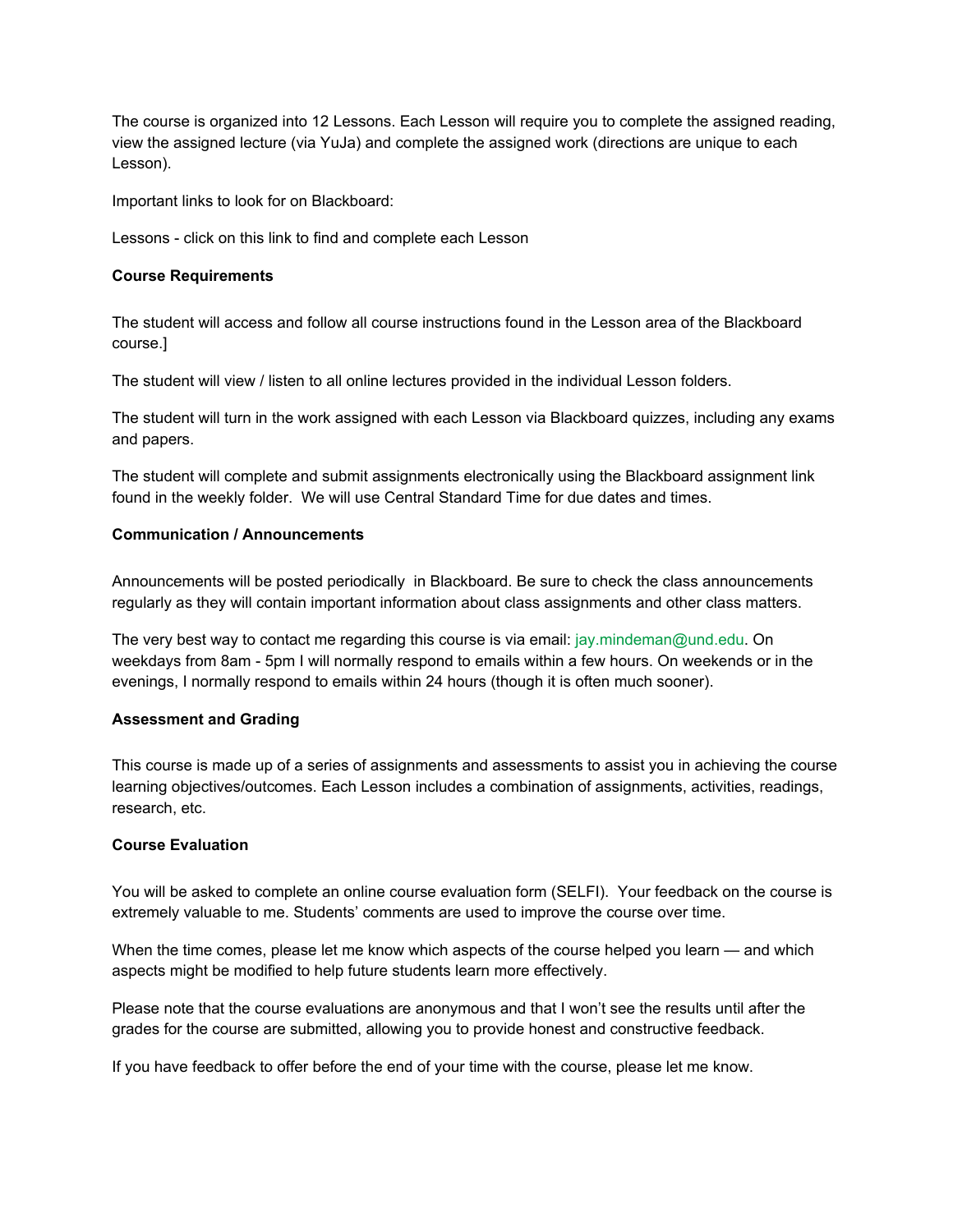## **Grading Breakdown**

**Lessons -** each lesson will be worth 20 points overall, 10 for essay questions, 10 for content creation.

**Mid-term Exam -** There will be one exam in this course, a mid-term. It will be made up of short answer essay questions and will require a proctor, so plan ahead. The test will be worth 100 points.

**Final Social Media Content Campaign -** This final assignment is the course's ultimate application of the principles of "Create Content" that you will have learned. You will be expected to develop all of the content for an in-depth social media campaign that ties to additional content on Blogger and Youtube. More details are provided in the Lesson's directions. It will be worth 100 points.

I will expect the same responsibility from you that you will give real employers and clients after you graduate. Treat this like a business, and you'll do great. Grades are calculated like this:

### **Lessons: 200 points (10 assignments X 20pts)**

**Mid-term Exam: 100 points**

**Final Content Campaign: 100 points**

## **Final Grade = Total Points / 400**

## **Instructor Responsibilities and Feedback**

I will provide feedback on your work. When you come up short, I will offer suggestions for ways to improve. You should review my feedback on Blackboard and follow these instructions on subsequent Lessons in order to improve your scores.

If you have questions, I am very responsive via email. This is the best way to ask me to address your questions or concerns.

# **UND COMM Plagiarism Certificate Required**

The University of North Dakota Communication Department takes scholastic dishonesty and plagiarism very seriously. Read the following information closely and complete the assigned tutorials and corresponding tests if you haven't already.

If you engage in scholastic dishonesty, disciplinary action at both the departmental and university level will be taken, which could result in failing the course and/or expulsion from the university. Examples of scholastic dishonesty include:

Recycling prior work: submitting work previously submitted and evaluated for course credit in prior sections of this course or in other courses.

Cheating: copying from another student's test; possessing or using material during a test not authorized by the person giving the test; collaborating with or seeking aid from another student during a test without permission from the instructor; knowingly using, buying, selling, stealing, transporting, or soliciting in whole or in part the contents of an unadministered test; substituting for another student or permitting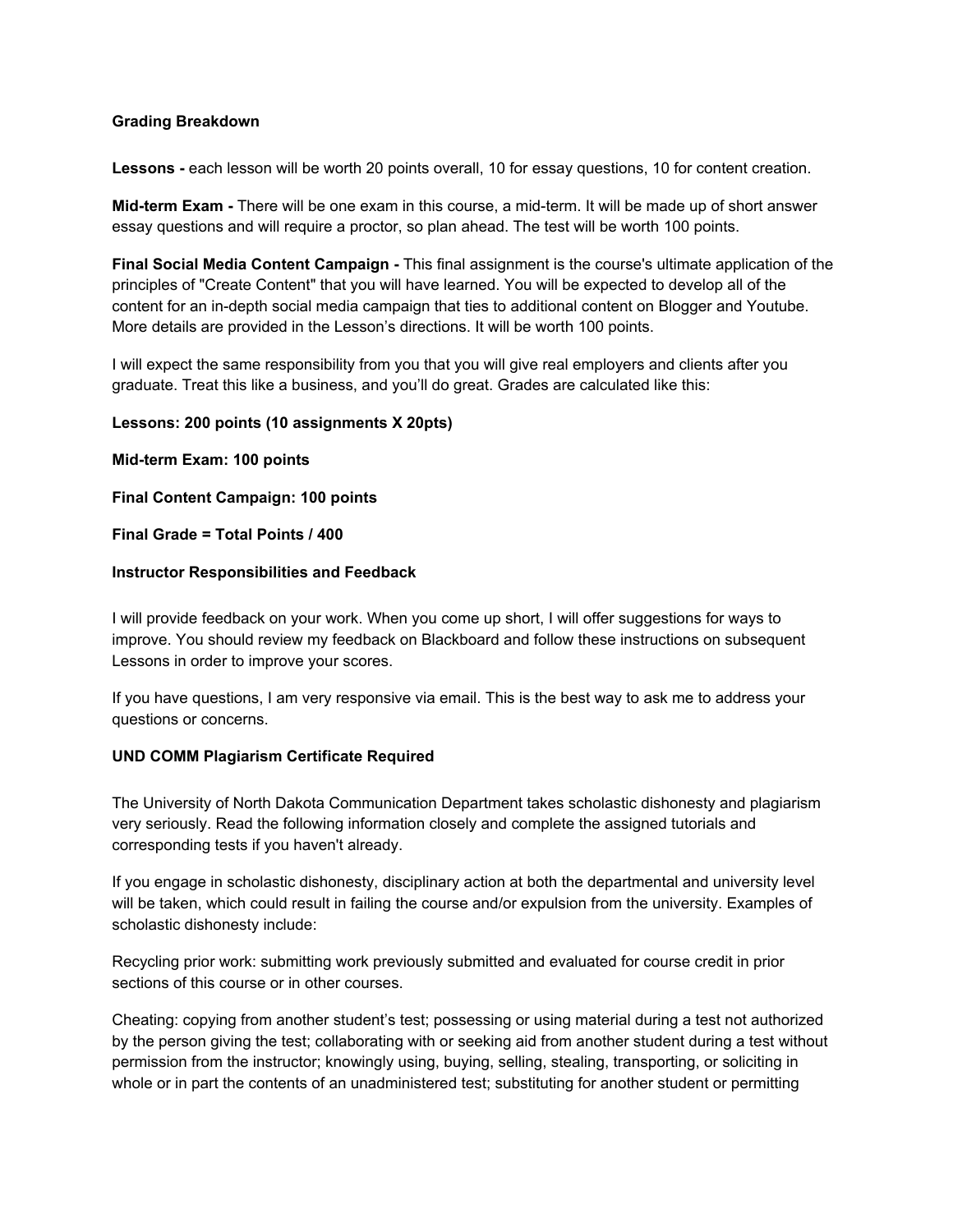another student to substitute for oneself to take a test; bribing another person to obtain an unadministered test or information about an unadministered test.

Plagiarism: appropriation, buying, receiving as a gift, or obtaining by any means another person's work and the unacknowledged submission or incorporation of it in one's own work.

Collusion: unauthorized collaboration with another person in preparing any academic work offered for credit.

*All COMM majors and students taking COMM classes are required to pass a brief online course that teaches them how to recognize plagiarism.* This course was put together by Indiana University, which has kindly allowed us to utilize it for our own students. To pass the course, use the links provided below. Obtain the certificate, then upload it to the Lesson in this course entitled Plagiarism Certification some time before you complete the course. If you have already obtained this certificate, you don't need to take the Indiana University course again. Simply upload the certificate that you have already earned for all COMM courses. Finally, if you do not turn in this certificate before you complete this course, you will not receive a grade for this course. Note that if you are failing this course at the end of the term, you will earn a failing grade regardless of the status of your plagiarism certificate. With all that being said, this certificate is not worth any points. It is a pass / fail assignment.

Watch the "How to Recognize Plagiarism" tutorials here: <https://www.indiana.edu/~academy/firstPrinciples/index.html>

and learn about registration / certification tests here: <https://www.indiana.edu/~academy/firstPrinciples/certificationTests/index.html>

The Communication Program is committed to bringing the richness of cultural diversity to all students. Through active engagement, the Communication Program endeavors to provide multicultural opportunities, to reduce cultural stereotypes, to embrace cultural differences, and to promote respect for cultural diversity. All Students are subject to the University of North Dakota Code of Student Life, including, but not limited to, issues of Scholastic Dishonesty.

To request disability accommodations, please call Disability Services at 777-3425.Mission: The mission of the Communication Program is to provide students with a broad understanding of human communication in various contexts, across diverse cultures, and through multiple systems. The program engages students in lifelong learning that addresses socially and globally pressing communication challenges through scholarly, creative, critical, and practical curriculum and instruction.

Goals: We seek to achieve this mission by designing an interdisciplinary curriculum that respects the liberal arts tradition and exposes students to a variety of theoretical and practical experiences to become informed, engaged, and ethical global citizens.In particular, this course focuses on Goals 3 and 4 of the following:

Goal 1. Students will understand key foundational communication theories and best practices, and will be able to apply these concepts to scholarly and professional scenarios.

Goal 2. Students will become proficient in communicating critically, creatively, and ethically in diverse contexts and through multiple forms of media, including (though not limited to), written, oral, digital, and print-based communication.